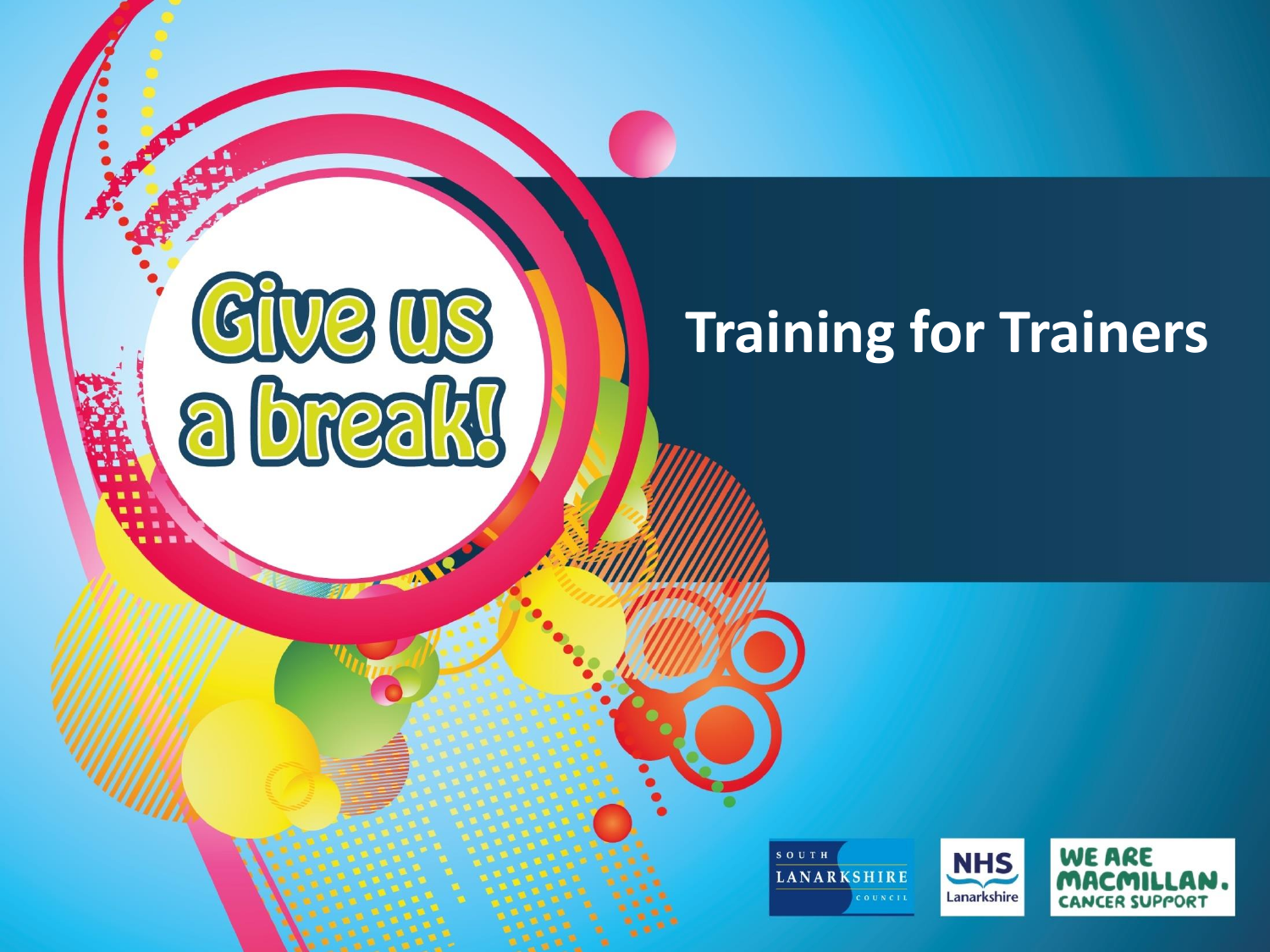

### **Aims of Training for Trainers**

- $\Box$  To build upon previous knowledge and understanding gained through the IFT and delivery of GUAB groups.
- $\Box$  Discuss various adult learning style theories and how these will apply to you as a Trainer.
- $\Box$  Provide an opportunity to reflect on bereavement, loss and attachment and how this impacts on children and young people.
- $\Box$  To provide you with an opportunity to reflect on the qualities and skills you will bring as a solution focused GUAB Trainer and how to make solution focused groupwork successful.
- $\Box$  To equip you with the knowledge and skills to competently and confidently deliver the IFT and co-ordinate GUAB within your local area.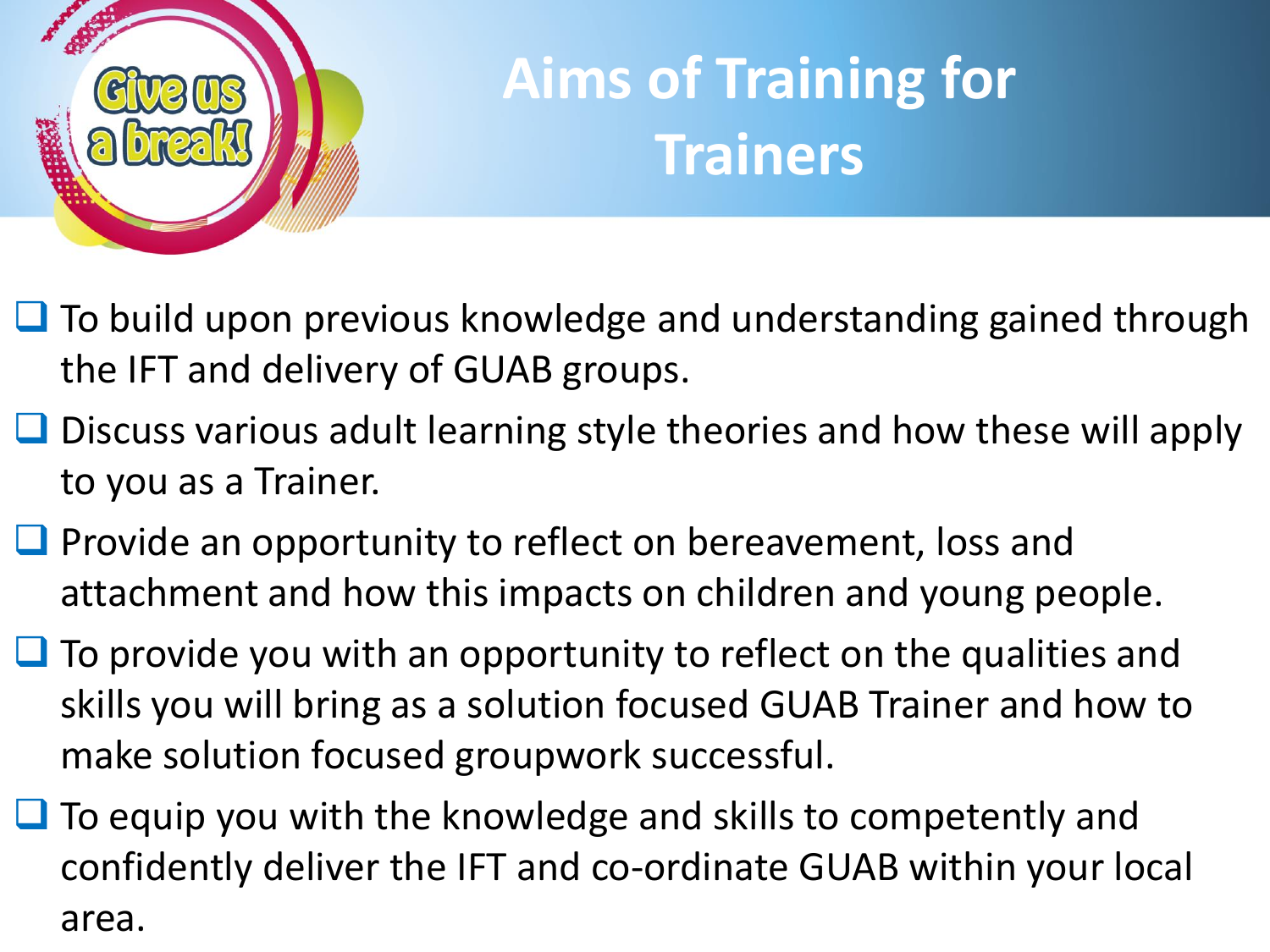



Share with the person beside you one thing that has gone well this week in work!



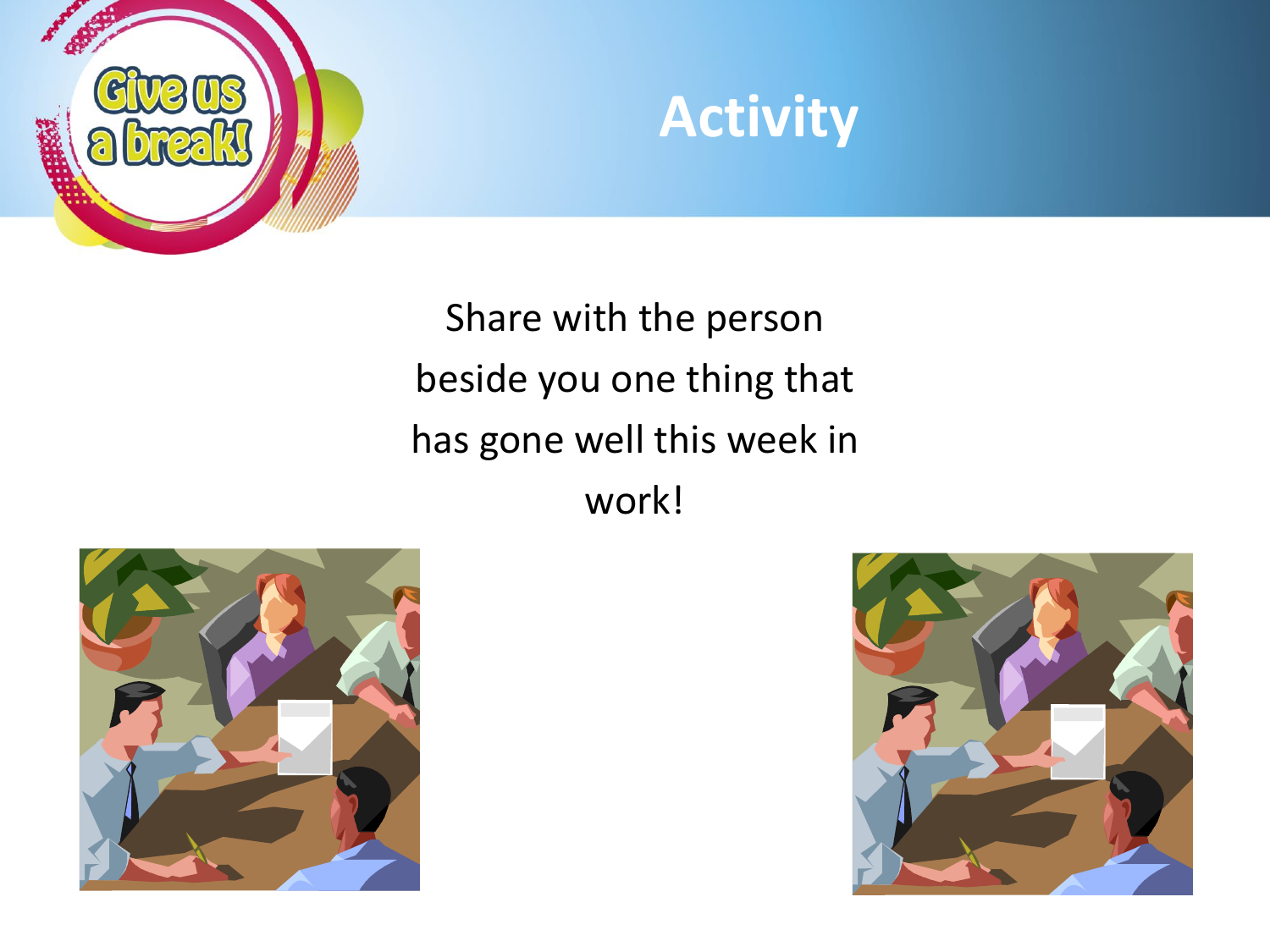

#### **Course content**

*Morning:*

- **Q** Introduction to GUAB Training for Trainers.
- $\Box$  Adult learning styles.
- Bereavement, loss and attachment.
- $\Box$  Solution focused group work.

*Afternoon*

- **Q** Review of Initial Facilitator Training.
- **Q** Practical considerations.
- $\Box$  Questions, evaluations, next steps.

*Finish*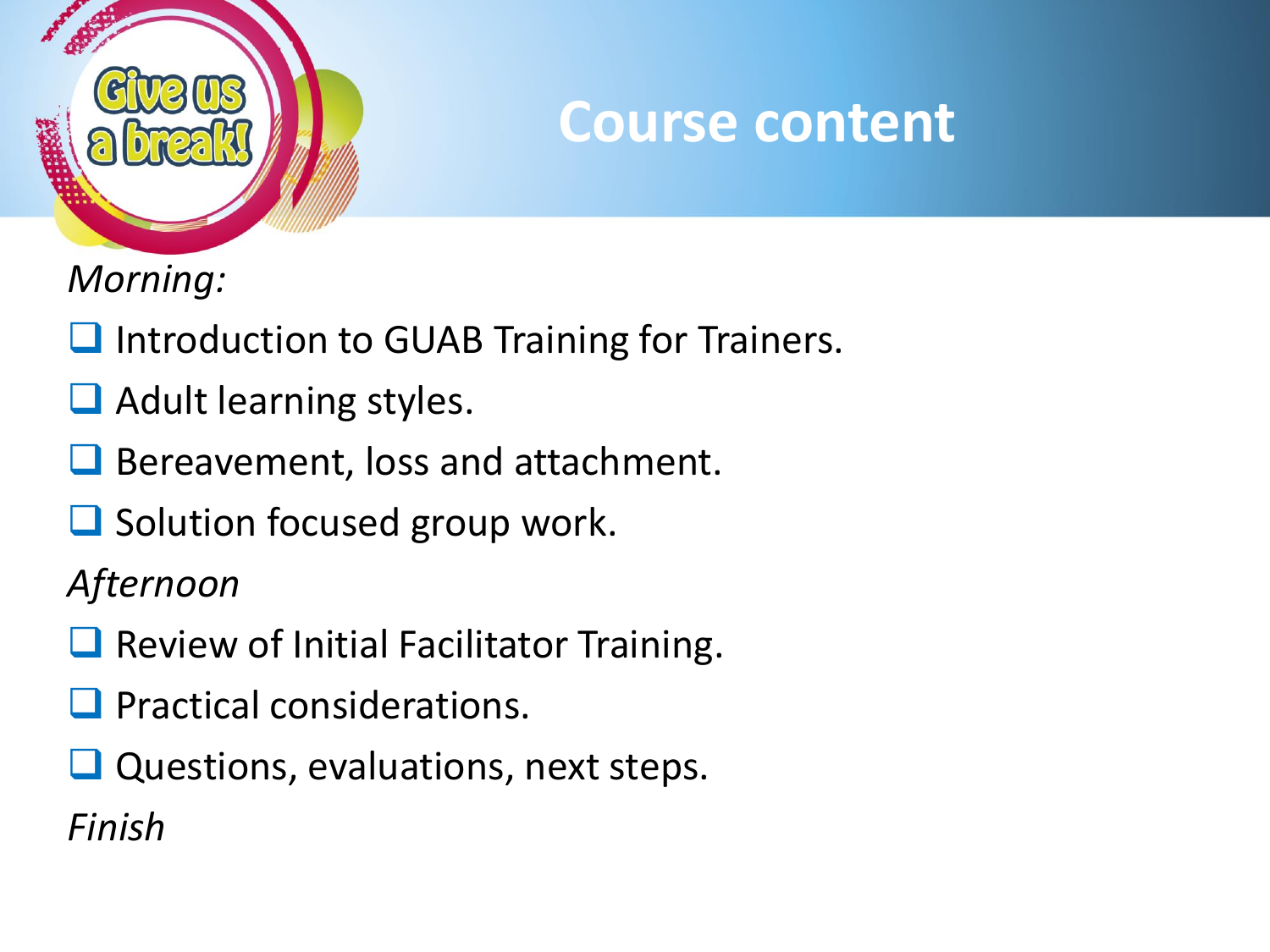

## **Why develop a Training for Trainers programme?**

- $\Box$  Growing need within particular areas.
- $\Box$  To enable children and young people throughout the UK to benefit from GUAB.
- $\Box$  To ensure we are able to continuously respond to training requests.
- $\Box$  Further increase capacity among facilitators.
- $\Box$  To support the embedding of GUAB as a national bereavement, loss and change programme.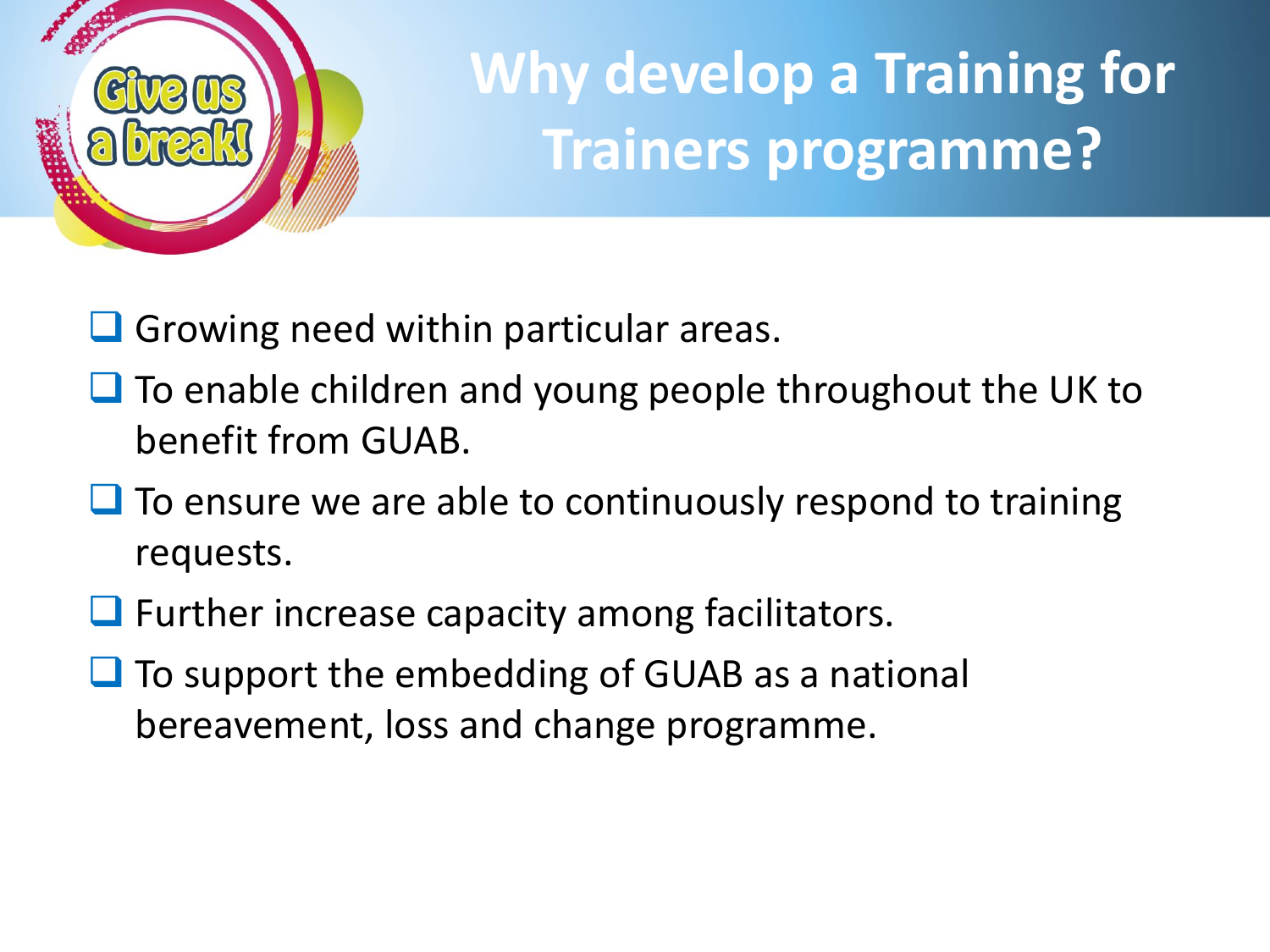



## Every young person in Scotland, and beyond, will know about *Give us a break!,* and have access to this group support as and when they need it.